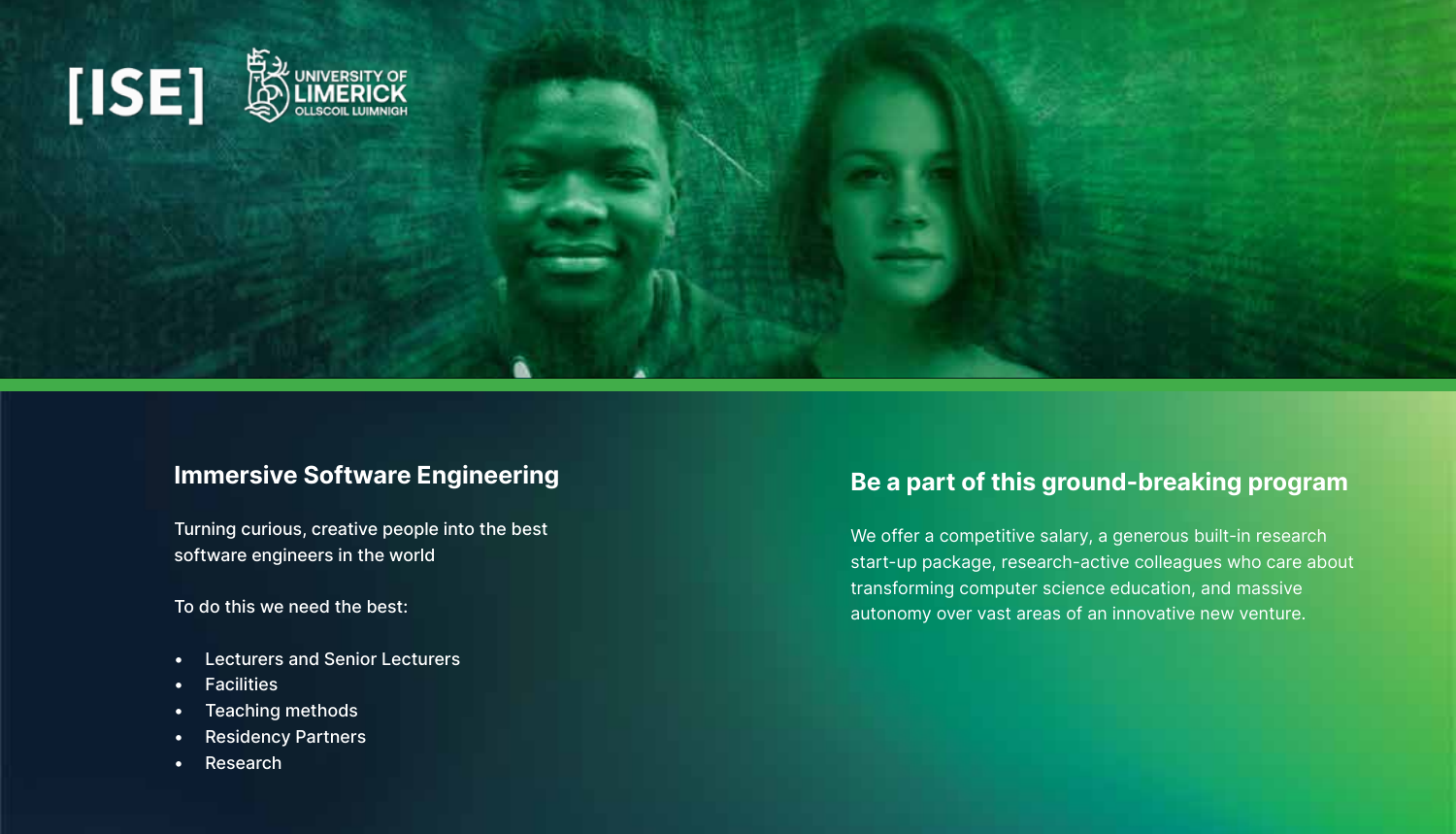## Studio-based Learning

Join us and inspire a new generation

#### Features:

- Low Student : Teacher ratio
- Intensive blended delivery
- Research-led teaching
- Problem based learning
- Peer supported learning groups
- Extended academic calendar

#### Novel academic structure:

- Move from independent modules to coherent blocks covering a central theme and governed by an overarching project
- A block is delivered by a teaching team of academics with support from teaching assistants



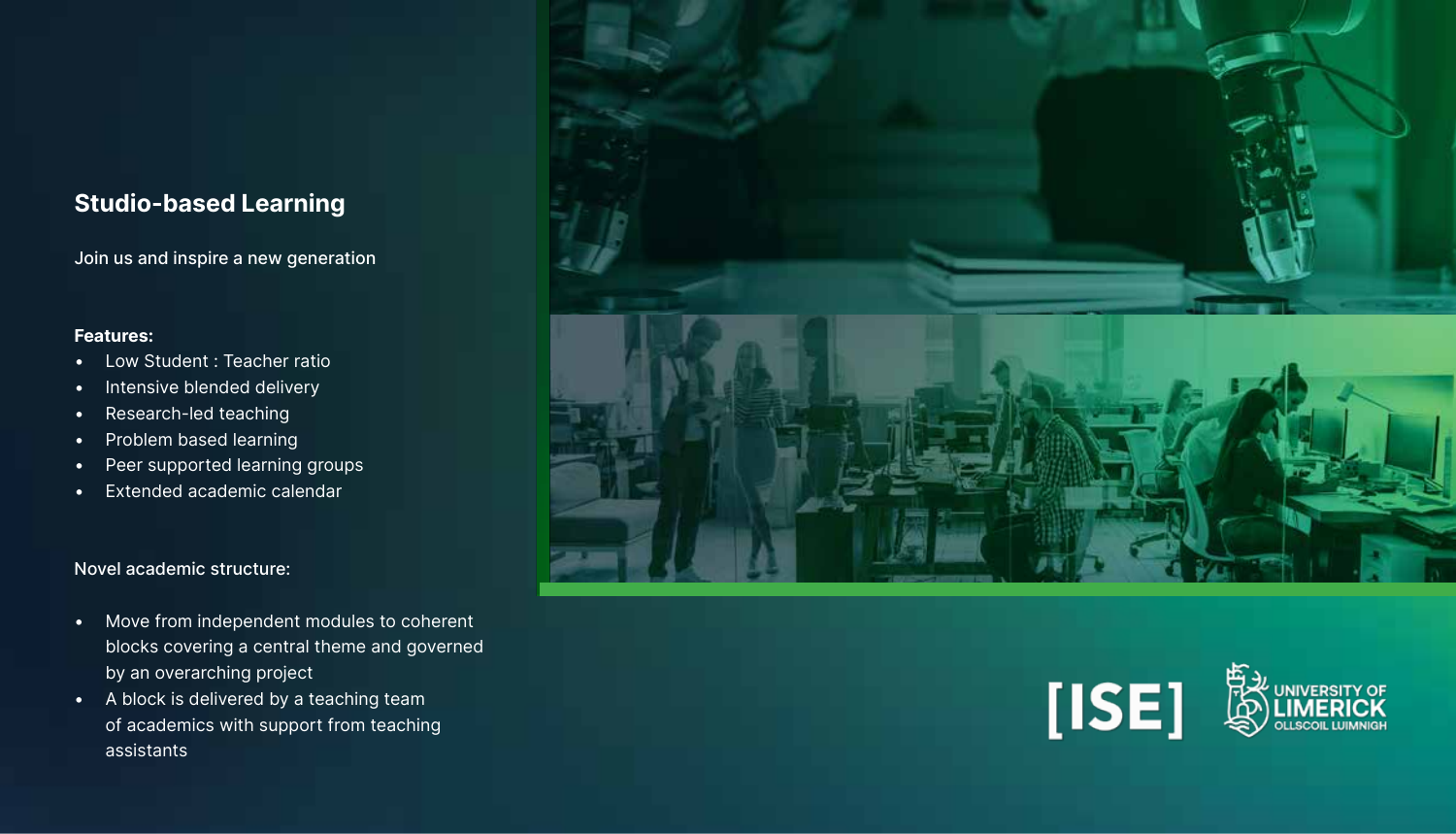

### Research

Help shape a rapidly growing research ecosystem supported by industry's innovators.

Your Senior Lectureship will commence with a guaranteed PhD student or Post-Doctoral fellow to aid you in your applied research.

ISE's faculty are extremely research-active and are expected to apply for further funding to further our research mission.

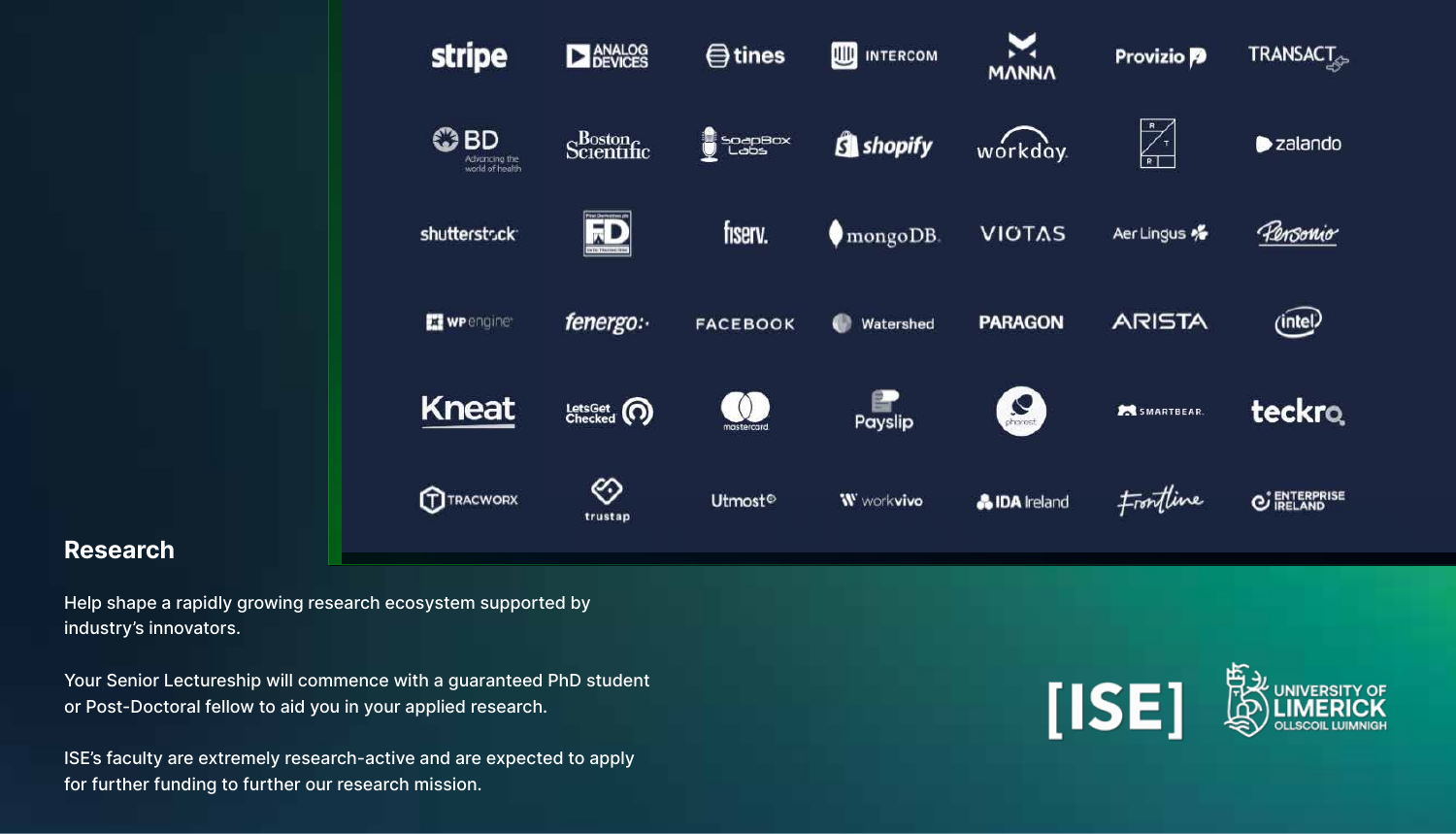

## Your new home

Limerick was established in 922 AD, and is now viewed as Ireland's cultural, artistic, and most recently, digital hub, as it hosts a wealth of industry players and innovators in the technology space. It is also a key contributor to theatre, literature, comedy and the visual arts.Limerick lies on the River Shannon in the centre of Ireland's Mid-West Region. The city is immersed in history, yet is becoming known as much for its dining scene and street art as it is for its castles, cathedrals and museums. Limerick is also part of a major EU funding initiative to become a 'smart city' in an effort to build a sustainable region where digital technologies improve quality of life, empower communities and enable economic growth.

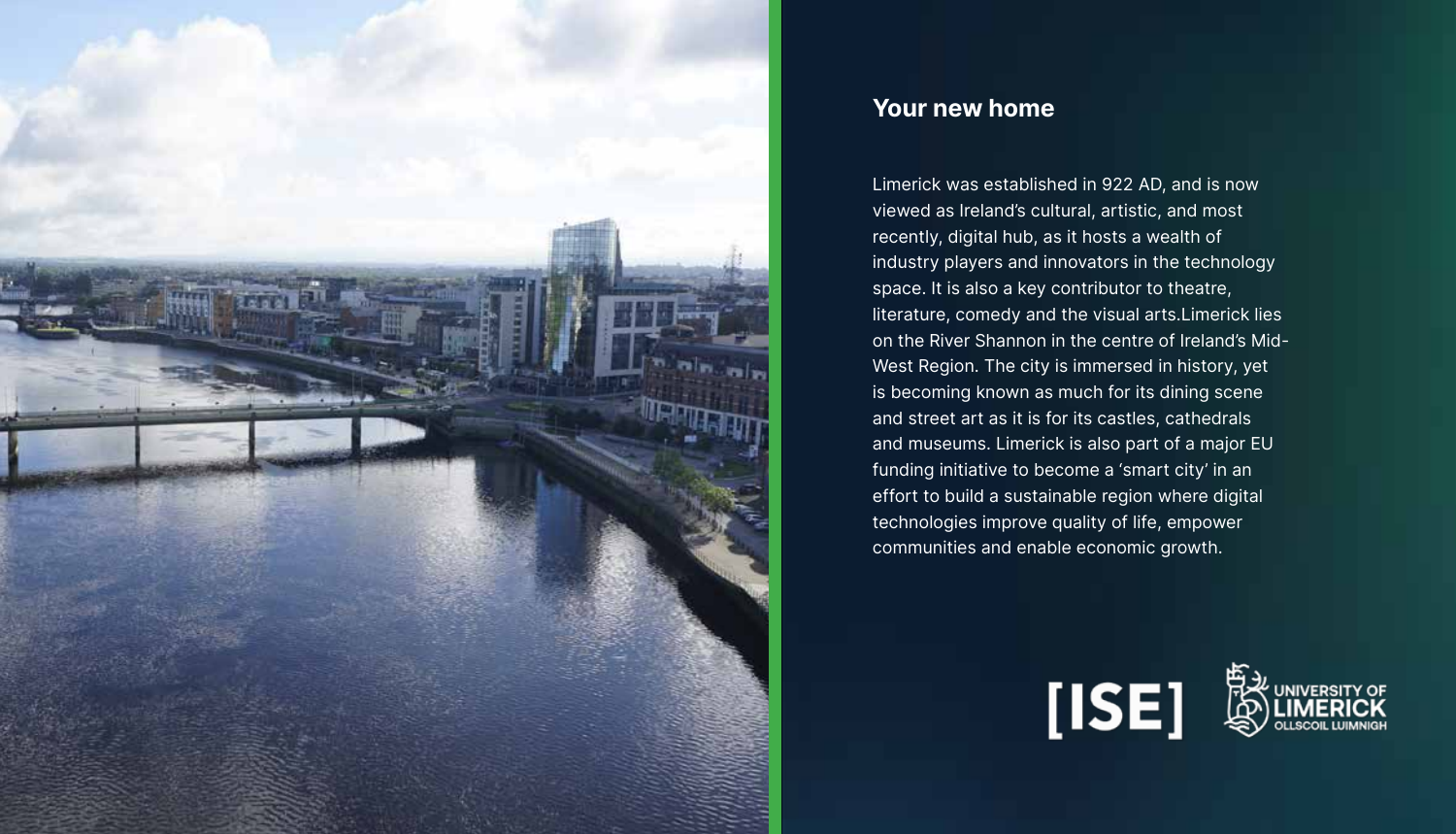

# Things to do

Grab a pint Tour Limerick Go sightseeing Hop on your bike Listen to live music Watch a rugby match